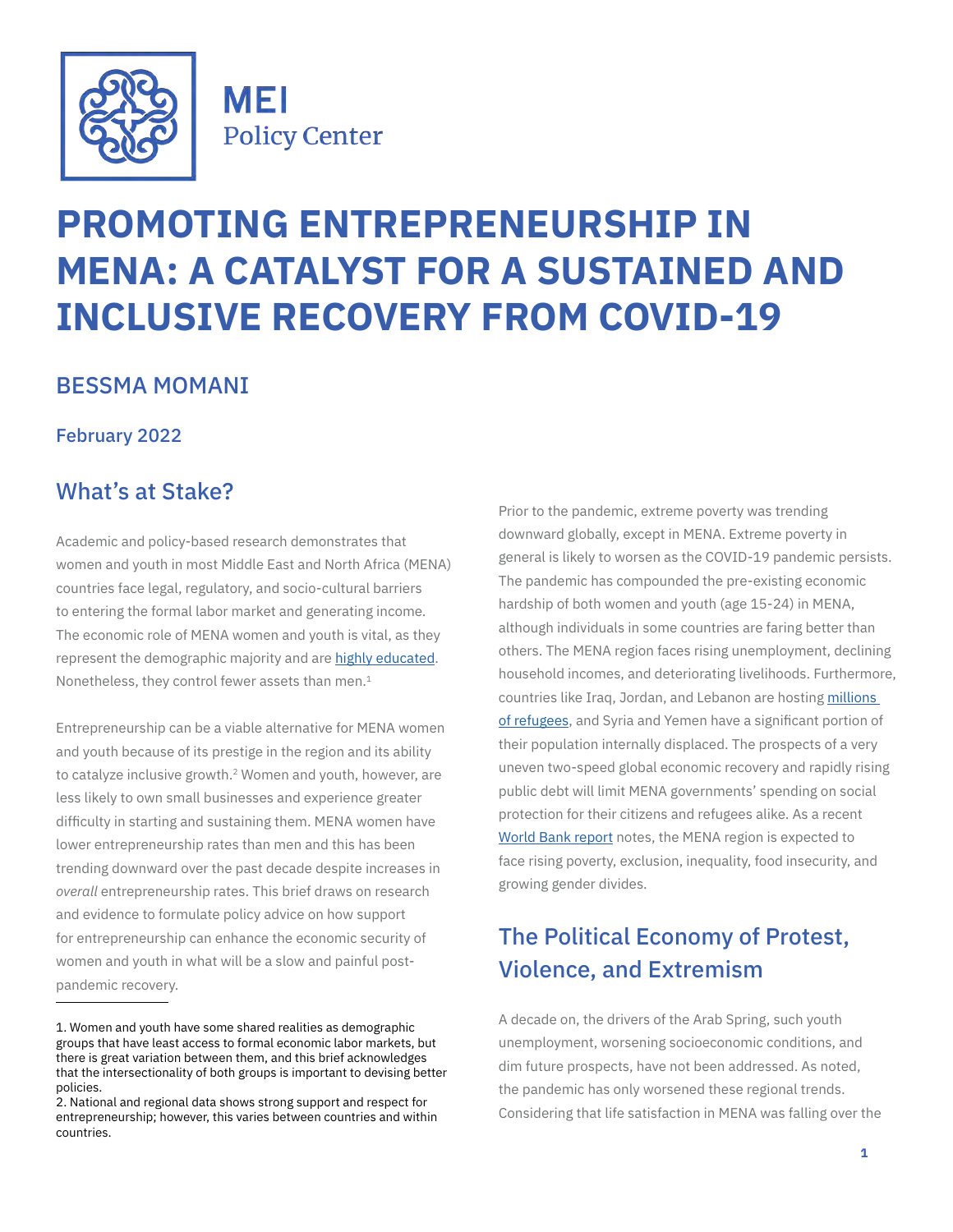past decade while the global average was rising prior to the pandemic, the prognosis for MENA's current political instability must be considered as part of recovery support efforts. It is notable that a majority of MENA academic experts ([76% of](https://www.brookings.edu/blog/order-from-chaos/2021/02/19/biden-says-he-will-listen-to-experts-here-is-what-scholars-of-the-middle-east-think/)  [1,293](https://www.brookings.edu/blog/order-from-chaos/2021/02/19/biden-says-he-will-listen-to-experts-here-is-what-scholars-of-the-middle-east-think/)) believe that the region is still in a state of protest or will experience another mass wave of protests within the next 10 years. Indeed, many young people recently [surveyed by](https://www.arabbarometer.org/publication/youth-in-mena-findings-from-the-fifth-wave-of-the-arab-barometer/)  [Arab Barometer](https://www.arabbarometer.org/publication/youth-in-mena-findings-from-the-fifth-wave-of-the-arab-barometer/) have continued to say they have lost trust and confidence in their governments.

Research suggests a correlation between [higher economic](https://onlinelibrary.wiley.com/doi/abs/10.1111/j.1468-0343.2006.00170.x)  [security and lower rates of conflict](https://onlinelibrary.wiley.com/doi/abs/10.1111/j.1468-0343.2006.00170.x). Moreover, [inclusive](https://www.imf.org/-/media/Files/Publications/DP/2021/English/EGRSIGEA.ashx)  [governance](https://www.imf.org/-/media/Files/Publications/DP/2021/English/EGRSIGEA.ashx) that promotes transparency and accountability demonstrably improves economic performance. Inversely, corruption and loss of public trust in governments exacerbate political instability and economic stagnation. Hence, regional specialists concur that the Arab Spring was an [expression of discontent](http://documents1.worldbank.org/curated/en/303441467992017147/pdf/Inequality-uprisings-and-conflict-in-the-Arab-World.pdf) with governments' economic policies, which led to unequitable wealth distribution, stagnant social mobility, and the ascent of oligarchic crony capitalists. In essence, a strong and widespread societal perception of [economic and political exclusion](https://openknowledge.worldbank.org/handle/10986/28337) can contribute to conflict and unrest; when people perceive their prospects of [economic security to be deteriorating](https://journey-to-extremism.undp.org/content/downloads/UNDP-JourneyToExtremism-report-2017-english.pdf) and they lack hope that things will improve, they are prone to unrest, violent conflict, and protest. This was a [contributing factor](https://www.edu-links.org/sites/default/files/media/file/global_20170322_violent-extremism.pdf) to the Arab Spring.

While academic studies show that [economic insecurity](http://documents1.worldbank.org/curated/en/409591474983005625/pdf/108525-REVISED-PUBLIC.pdf) can lead to youth (and wider social) protest, it rarely explains radicalization and [violent extremism](https://www.mercycorps.org/sites/default/files/2020-01/MercyCorps_YouthConsequencesReport_2015.pdf). Nonetheless, youth perceptions of governments being unjust and corrupt can partly explain radicalization; for example, many ISIS members were attracted by its perceived moral clarity and commitments to economic justice. Disaffected youth who blame the state for their economic insecurity are a powder keg and need more attention from global and regional actors. Improving the livelihood and economic security of women and youth can mitigate civil disorder and stem irregular migrant flows. Moreover, [women's economic empowerment](https://www.sddirect.org.uk/media/1687/infrastructure-womens-economic-empowerment-scoping-report.pdf) improves their agency and advances women's rights, promoting economic growth and inclusive governance.

Entrepreneurship among women and youth can be a pathway to the prevention of conflict and inclusive growth. Entrepreneurship can help improve inclusive governance

by disrupting rent-seeking crony capitalism whereby economic elites have been protected by political authorities.<sup>3</sup> Entrepreneurs push for liberalizing the regulatory environment and removing rent-seeking advantages that insulate crony capitalists from free market forces. Enhancing inclusive governance can mitigate against political instability and radicalization by promoting transparency, reducing corruption, and raising people's hope for a better future. As the joint U.N. and World Bank *Pathways to Peace* report aptly notes, preventing conflict and instability is not only a moral responsibility, it is also far more cost-effective than responding to violence and instability after the fact. The [report notes,](https://openknowledge.worldbank.org/bitstream/handle/10986/28337/9781464811623.pdf?sequence=12&isAllowed=y) prevention is best realized through "investment in inclusive and sustainable development. For all countries, addressing inequalities and exclusion, making institutions more inclusive, and ensuring that development strategies are risk-informed are central to preventing the fraying of the social fabric that could erupt into crisis."

With this appreciation of the political and economic forces currently at work in the MENA, this policy brief draws on academic research and related literature and includes input from internal consultations with Global Affairs Canada (GAC) officials on the challenges of women and youth in advancing their economic security through meaningful employment and income generation. This brief also argues that success on this front can help to address the main drivers of political instability across many countries in this diverse region. This brief identifies avenues for supporting entrepreneurship to advance both inclusive growth for everyone and gender equality and empowerment. In MENA, attention to these opportunities can catalyze a more inclusive recovery from the pandemic while also demonstrating the wider economic benefits for society from progressive reforms and shifts in gender norms.

To this end, development assistance policies, as well as trade promotion and diplomatic engagement, must consider MENA's social and cultural norms. Both family honor and social respectability are highly valued, and entrepreneurship has a positive socio-cultural connotation in many MENA societies. Supporting

<sup>3.</sup> Disrupting rent-seeking is more difficult for microenterprises than it is for medium-sized enterprises, nevertheless over time when successful firms scale up, rent-seeking is challenged, and this may lead to a disruption of crony-capitalism. This linear argument is not a guaranteed outcome but is [a theoretical proposition](https://halshs.archives-ouvertes.fr/halshs-00616302/document). There is, perhaps then, a positive role for donors to assist microenterprises and small enterprises to scale up.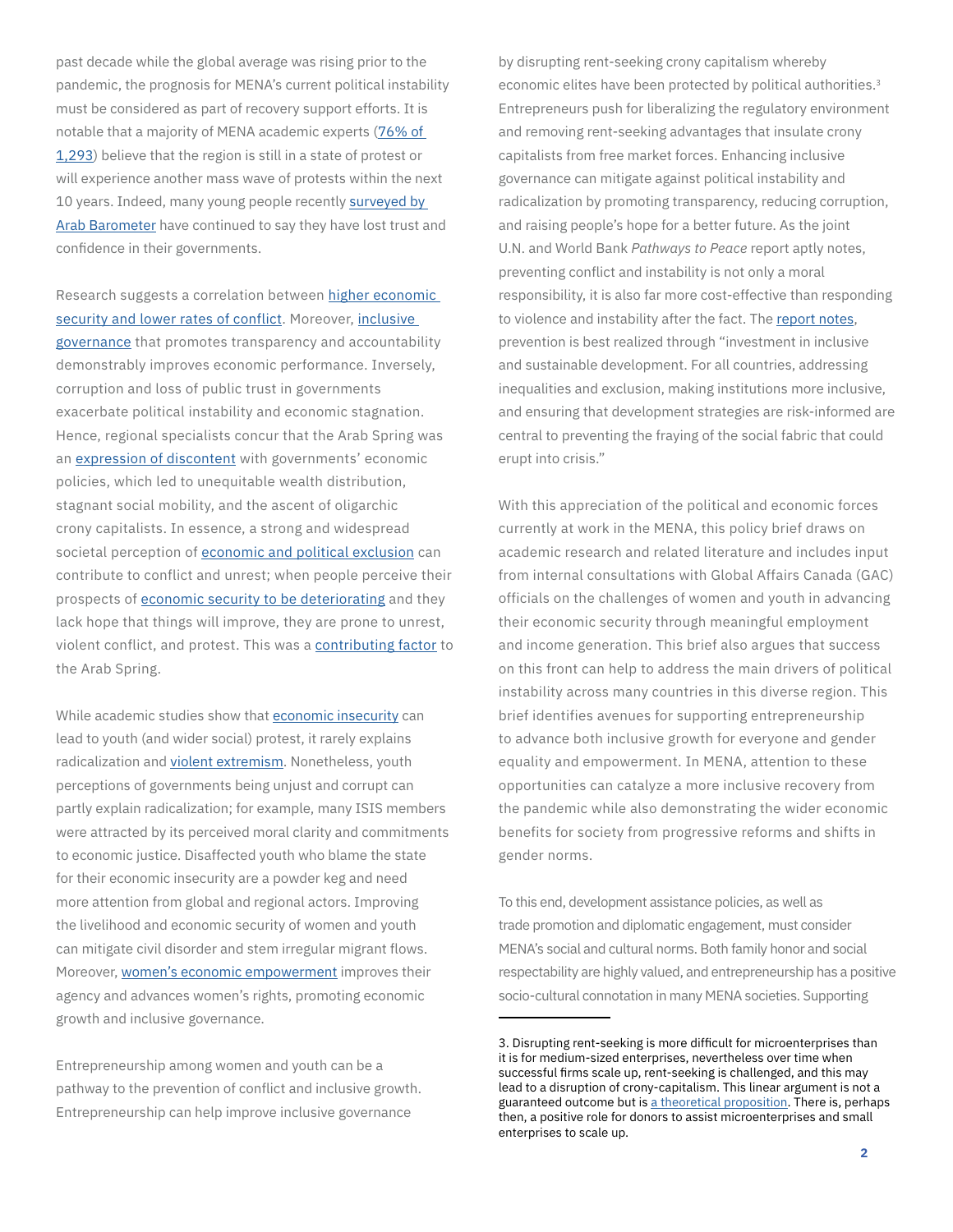

Photo above: Women wearing face masks walk on a street in Amman, Jordan, on March 24, 2020. Photo by Mohammad Abu Ghosh/Xinhua via Getty Images.

MENA women and youth entrepreneurship provides a niche for Canada and other Western countries' international assistance and related policies in the region and this brief demonstrates the ways in which it can catalyze economic security more broadly.

## Key Findings

While women in MENA surpass men in post-secondary education, their labor force participation is the lowest globally and these figures have barely budged in a decade. While more men than women work in the informal sector which [in MENA](https://www.ilo.org/wcmsp5/groups/public/---ed_protect/---protrav/---travail/documents/publication/wcms_711798.pdf) accounts for 68% of total employment and is predominantly in the agricultural sector — these vulnerable workers may be unreported and undercounted. Similarly, MENA youth are far more educated than previous generations, but their [unemployment rates](https://www.efe.org/documents/thoughtleadership/Promoting-a-New-Economy-for-the-Middle-East-and-North-Africa.pdf) are often double their countries' national averages and double the world average (13.6%) with an unemployment rate of 28.1% in 2018. Until the post-COVID recovery becomes firmly entrenched, labor market

participation rates of women and youth will certainly worsen before they improve.

Why are women and youth under/unemployment rates so high? There are socio-cultural barriers that prompt women and youth to choose not to work. For example, the phenomenon of "reservation wages," or the lowest wage one is willing to accept, can be relatively high in the region, distorting incentives in the labor market. They are higher for relatively wealthier MENA women and youth such that they are [voluntarily unemployed](https://erf.org.eg/publications/household-asset-wealth-and-female-labor-supply-in-mena/). Reservation wages are often higher for *young* MENA women than for young men; reservation wages are also higher for married MENA women than for unmarried women. Moreover, MENA women *with* post-secondary education are more likely to be *un*employed than women *without* post-secondary education. Women who obtain post-secondary education thus represent a significant underutilized knowledge and skills resource. Moreover, this also suggests that reservation wages are higher for middle-class MENA women than for poor, rural women. Consequently, introducing more MENA women and youth into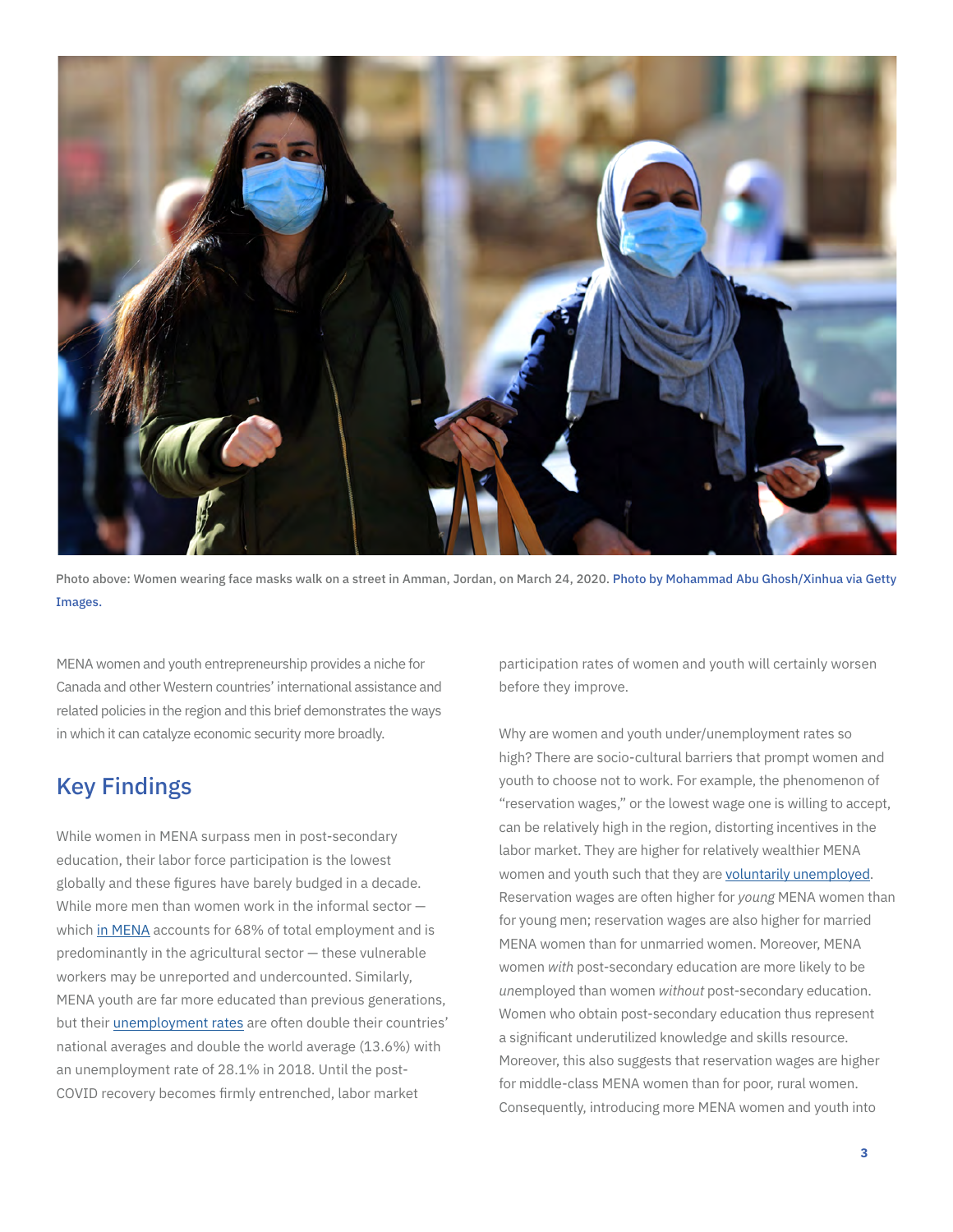

Photo above: Shamim Yousefi, owner of the Shamim Jewelry brand, works in a jewelry workshop in northwestern Tehran on Feb. 27, 2021. The arrival of COVID-19 prompted some Iranians to create small businesses in their homes. Photo by Morteza Nikoubazl/NurPhoto via Getty Images.

the labor market requires an understanding of intersectional and demographic identities; there is no one-size-fits-all approach.

Another factor in MENA women and youth unemployment is their common preference for working in the public sector, which is bloated and unable to absorb additional labor. Often MENA women prefer to work in the lower-paid public sector (although Gulf countries' public sector wages are higher than the private sector) because of shorter workdays for those with care responsibilities. Similarly, MENA youth have historically preferred to work in the public sector for its perceived security. That said, these attitudes are rapidly changing, particularly outside of the Arab Gulf countries.

Despite high reservation wages and preferences for public sector jobs, there are very strong favorable socio-cultural attitudes toward entrepreneurship in MENA.<sup>4</sup> Notably, the

region is second only to sub-Saharan Africa in the favorability of public attitudes toward entrepreneurship: 73.4% of the [surveyed MENA public](https://www.gemconsortium.org/file/open?fileId=49984) believed that "starting a business is considered a good career choice" and 77.8% believed that "persons growing a successful new business receive high status." Youth in MENA have high aspirations to start a business; 84% want to be entrepreneurs. A persistent challenge, however, is involving MENA women and youth in entrepreneurial activity; while aspirations and respect for starting a business are high, actual entrepreneurship rates are relatively low compared to other developing regions.

based or solo-operated businesses with lower income to supplement paid work, while SMEs can have substantial revenues. Microenterprises and SMEs have been labeled MSMEs. Starting an MSME is usually done by an entrepreneur, and hence the interchangeable use of the terms. This policy briefing will use the term entrepreneur to mean MSMEs. Generally, the MENA region defines MSMEs based on the number of [employees in an enterprise](file:///C:\Users\bmoma\AppData\Local\Microsoft\Windows\INetCache\Content.Outlook\AT9015YB\ http\www.ifc.org\wps\wc). These numbers can vary across the region, but generally micro implies fewer than 10 employees, small implies fewer than 50, and medium implies fewer than 200. Large companies often have 200 employees or more. MENA countries have more microenterprises than SMEs, and even fewer large companies. Policy interventions to assist these entrepreneurs need to be tailored to take size and scale into consideration.

<sup>4.</sup> Regarding the scale and size of entrepreneurs, it is important to note that entrepreneurs are likely to start and remain micro-sized and small, and few grow to become medium-sized enterprises (MSE). Self-employed businesses or microenterprises may generally be home-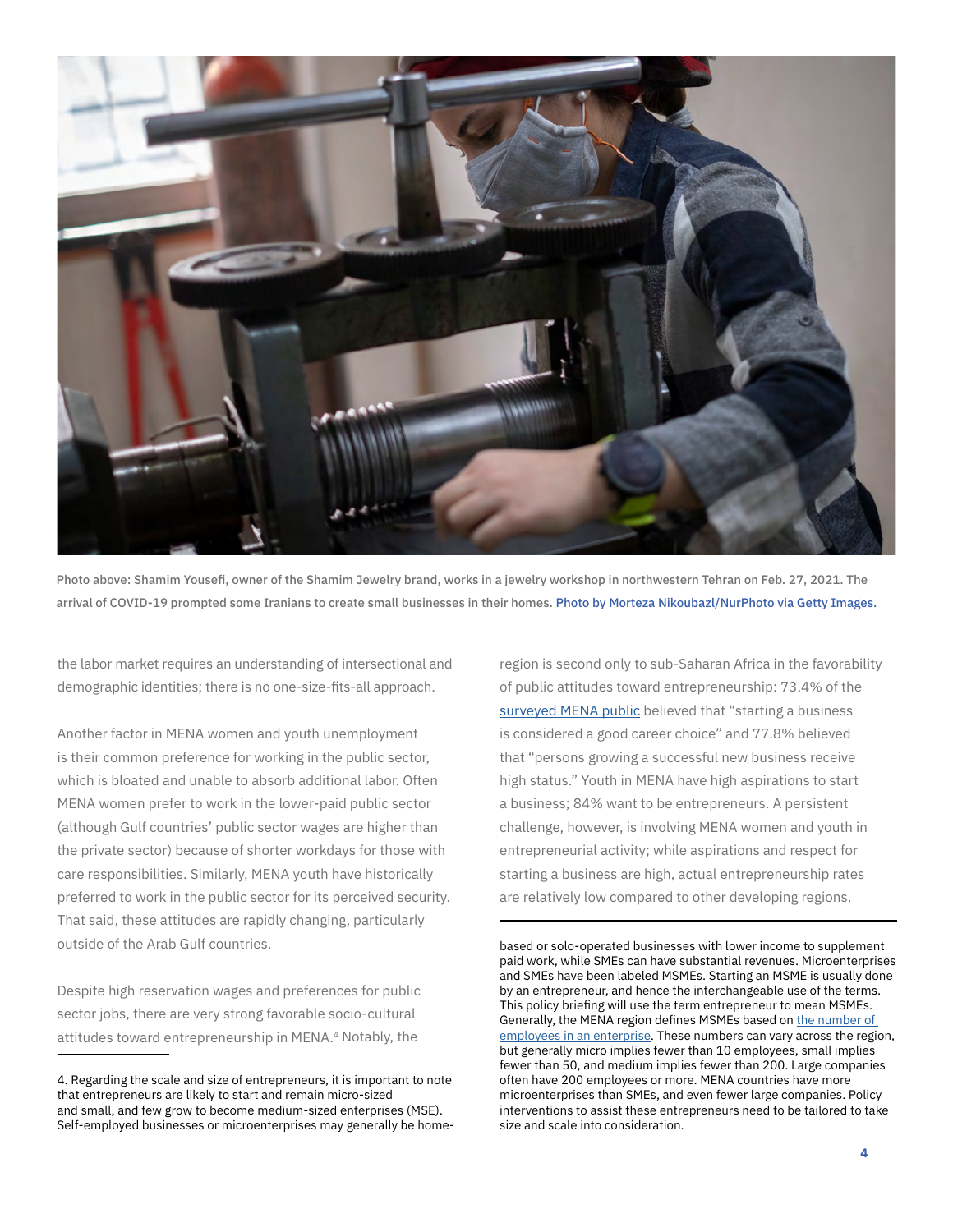Identifying and addressing the impediments is an urgent priority for economic security and for an inclusive and sustainable recovery.

Many entrepreneurs gain valuable employment experience before starting their own businesses. Yet, for both women and youth, there are socio-cultural, legal, and regulatory barriers to participating in the labor market. Moreover, these [barriers are often worse for women](http://documents1.worldbank.org/curated/en/926401524803880673/pdf/125804-PUB-REPLACEMENT-PUBLIC.pdf) in MENA than in any other region of the world. Persistent [legal and regulatory barriers](http://documents1.worldbank.org/curated/en/926401524803880673/pdf/125804-PUB-REPLACEMENT-PUBLIC.pdf) across MENA that disadvantage women include low public sector retirement ages (50 to 55 years), which can impede women from entering the labor force after rearing children, inadequate childcare benefits and maternity leave, and the absence of legislation (in 70% of MENA countries) protecting women from workplace harassment. In a survey of young [MENA women,](https://efe.org/documents/thoughtleadership/FirstJobsYoungWomenMENA.pdf) they noted that flexible working hours (parttime and home-based work), nursery and daycare facilities, soft skills training, and on-the-job training would help them to enter and stay in the workforce.

The absence of safe public transportation in MENA is a notable impediment to women's full labor force participation in two respects. First, women are in general subject to physical and verbal harassment by men when riding buses and minibuses. Second, safe public transport is often unavailable into the evening hours when private sector owners expect their employees to continue working. Notably, in 55% of MENA countries, women are [legally restricted](http://documents1.worldbank.org/curated/en/926401524803880673/pdf/125804-PUB-REPLACEMENT-PUBLIC.pdf) from working night hours. Certainly, gender norms remain conservative throughout the MENA: Women experience the "double burden" of trying to balance paid employment and unpaid domestic work, and find childcare challenging. Women's income is perceived as disposable rather than necessary, as men are still perceived as responsible for providing for their families. Successful entrepreneurship by women can help shift these norms in a more progressive and inclusive direction.

## Policy Insights

Policy research suggests that when entrepreneurs take off, they can be valuable sources of new job creation. Indeed, early-stage entrepreneurs in MENA noted that they expect to [employ 45 individuals in the first five years](https://www.gemconsortium.org/file/open?fileId=49984) of their operations. Research finds that women-led micro, small, and midsized enterprises (MSMEs) can [improve household welfare](https://link.springer.com/article/10.1057/ejdr.2010.17) more

than men-led businesses, provide women the flexibility to work from home, and enhance their empowerment and stature in households and society. Increasing rates of entrepreneurship among women and youth in MENA requires [a multifaceted](https://www.gemconsortium.org/file/open?fileId=50443)  [approach](https://www.gemconsortium.org/file/open?fileId=50443) that includes promoting business development literacy, providing mentorship programs for less experienced entrepreneurs, and encouraging incubator-like programs in both the public and private sectors.

Many MENA countries have improved considerably in the World Bank's *Doing Business* indices in the past decade, particularly in the Gulf. Nevertheless, there remain many gendered impediments: [13 MENA countries have regulations](https://openknowledge.worldbank.org/handle/10986/32436) for women entrepreneurs that men do not face. In a survey of [1,210 MENA](https://www.unido.org/sites/default/files/files/2019-10/MENA_REPORT_Eng_interactive-1_0.pdf)  [women entrepreneurs](https://www.unido.org/sites/default/files/files/2019-10/MENA_REPORT_Eng_interactive-1_0.pdf) in select countries, they noted that their most significant barriers were accessing financing, lack of personal business or other work experience, and absence of networks and contacts. This ease of doing business, from business registration to obtaining financing, can facilitate or hinder entrepreneurs' success. Without regulatory reforms, the environment for private sector-led sustainable economic growth remains constrained.

Accessing credit remains more difficult for women and youth in the MENA region than anywhere else in the world. On average, it costs MENA entrepreneurs 26% of income per capita to start a small business compared, for example, to just 3% in OECD countries. [MENA youth and women report](https://www.gemconsortium.org/file/open?fileId=50443) that financial support, such as accessing microcredit loans in mainstream banks, remains the greatest impediment to starting and expanding a business. MENA women's MSMEs have the [second highest financing gap](https://openknowledge.worldbank.org/bitstream/handle/10986/28535/IFC_Women and Tourism final.pdf) after East Asia and the Pacific region: 29% of total finance gap amounting to an estimated \$ 16 billion compared to 37% of \$103 billion. MENA's women entrepreneurs concentrate in personal services, creative sectors, and health care. Venture capitalist rarely invest in these areas, but banking loans are difficult to access due to high interest rates and requirements for collateral assets against potential insolvency. These requirements are known to [disadvantage women and young clients,](https://www.researchgate.net/profile/Esra-Karadeniz-3/publication/325717281_Women_Entrepreneurship_in_Iran_Pakistan_and_Turkey_Based_on_GEM_Data/links/5f3eee0792851cd3020dc272/Women-Entrepreneurship-in-Iran-Pakistan-and-Turkey-Based-on-GEM-Data.pdf#page=328) particularly because of wide and persistent gender gaps in asset ownership. Only [38% of MENA women](https://www.oecd.org/coronavirus/policy-responses/covid-19-crisis-in-the-mena-region-impact-on-gender-equality-and-policy-responses-ee4cd4f4/) have bank accounts, and gender discrimination in both investment and inheritance laws hinder potential women entrepreneurs from accessing the resources their businesses need to take off.